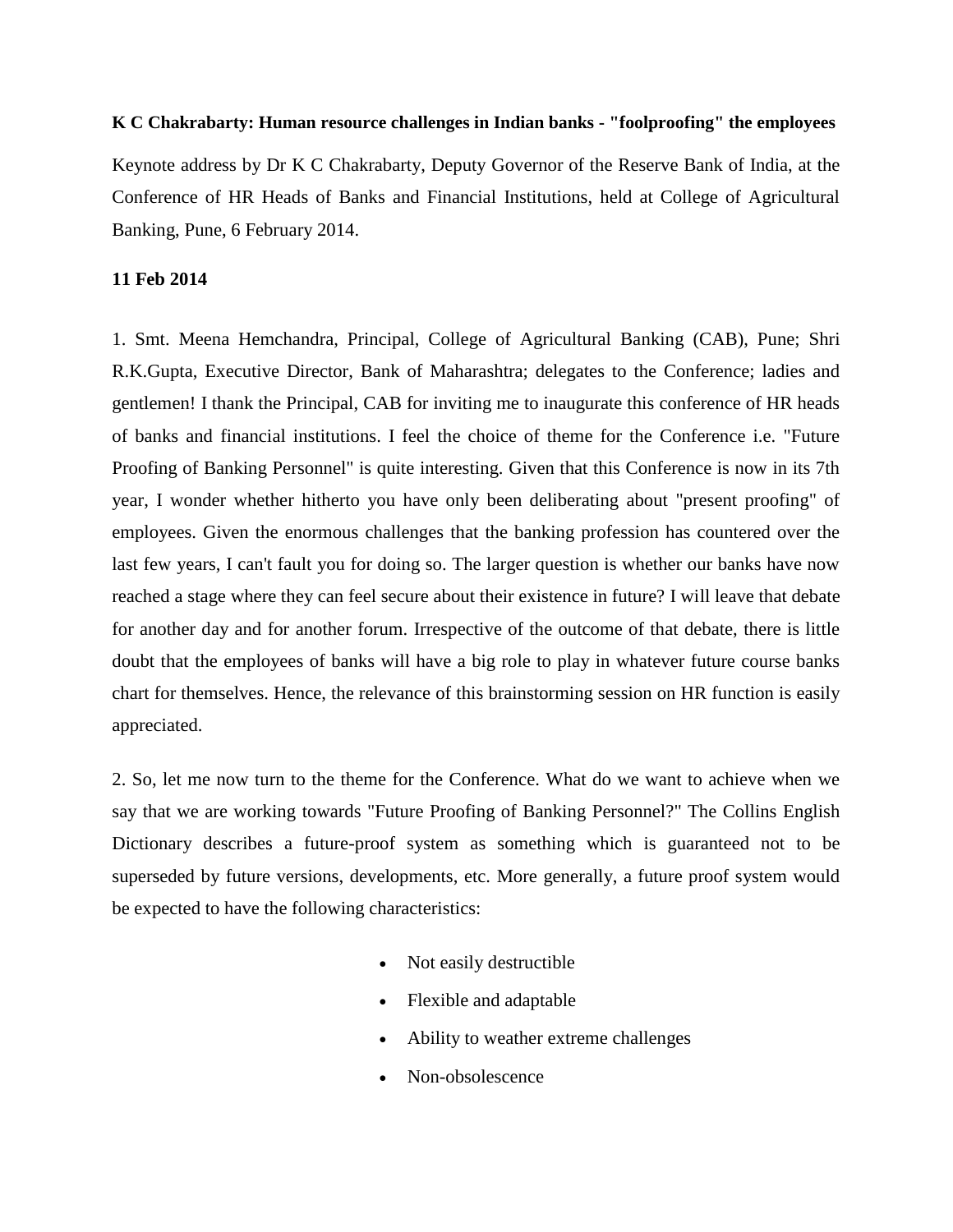3. On an individual bank level, "Proofing" could also mean insulating their human capital from being poached by the rival banks and also planning their man power requirements for meeting the future needs of the business. Thus, the purpose of "Future Proofing" is to prepare the employees against adverse developments in future. Undoubtedly, the rapidly changing business environment and the impending entry of new banks are posing new challenges for the banks in terms of recruiting skilled personnel and retaining the existing talent, but the larger issue is whether the existing crop of human resources are geared to perform optimally in the existing environment. With this consideration, I would like to give the theme of this Conference a wider sweep. You would agree that even in a benign economic environment with good economic growth as also with most banks having adopted technology, the productivity and efficiency in our system continues to be at extremely low levels. Also, this period has witnessed significant increase in employee compensation across all cadres in the banking sector. So, the need is to not only prepare our banking personnel to face the adverse developments of future, but also to ensure that they perform optimally and take full advantage of a perfectly favourable environment. Hence, rather than attempting to "Future-Proof" the banking personnel, I would like the banks to attempt "Foolproofing" their employees. By "Foolproofing", I mean preparing the employees to deliver what is expected of them. In that sense, the employees need to be proofed against suboptimal performance under all circumstances, whether favourable or adverse. In my address today, I intend to highlight the key challenges that the HR function in banks in India faces and the measures that are needed for foolproofing the banking personnel not only against the adverse developments but also adequately equip them to perform to their optimal potential in the "Business as Usual" conditions.

#### **Human Resource Management (HRM) in Indian banks**

4. HRM can essentially be summarized as a function that entails "planning, organizing, directing and controlling of activities relating to the development of employees in terms of enabling them to acquire competencies needed to perform their present and future jobs with ease and enthusiasm". The HR function in banks is no different from that in other organizations. It is a continuous process that seeks to ensure the development of employee competencies, dynamism, motivation and effectiveness, in a systematic and planned manner. It also deals with bringing about improvements in physical capacities, relationships, attitudes, values, knowledge and skills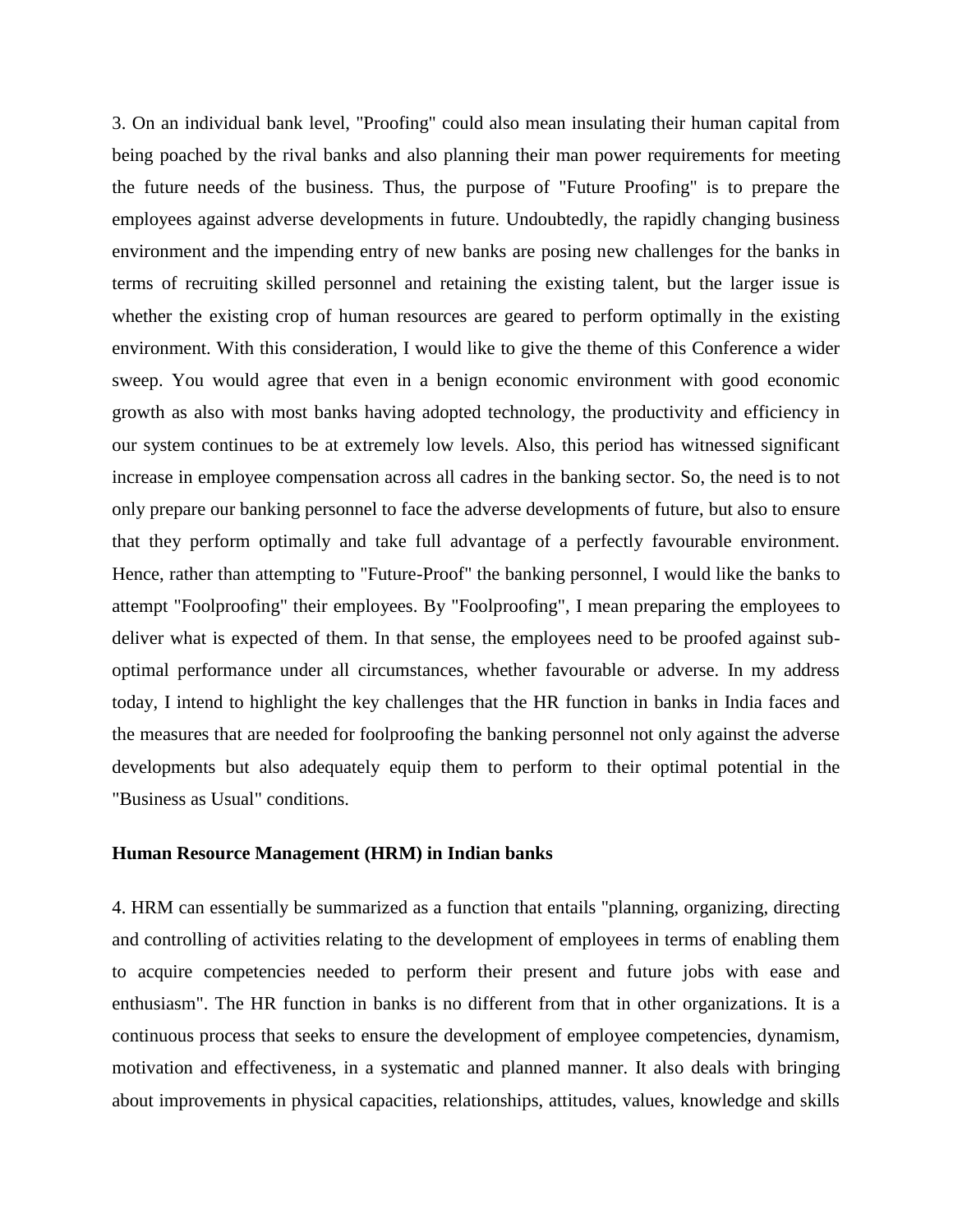of the employees for achieving the objectives for which the bank stands. If you ask me how the HR function has fared against the expectations, my unqualified answer would be that they have failed miserably. Part of it, especially in the case of Public Sector Banks (PSBs), can be blamed on the quality and competence of people that manage the HR function in these institutions. Quite often, the officials in HR departments virtually have no expertise or training in HR management and they land there more as a matter of providence than by design. The failure of the HR personnel in the banks and its impact on their performance has also got partly masked due to lack of competition in the banking segment.

5. In fact, until the opening of the economy in the early 90s, the banks in India generally neglected the human resource function. As I mentioned earlier, this apathy may largely be attributed to lack of competition and abundance of available opportunities which kept the banking sector profitable without breaking much sweat. Even after opening up of the sector, the Government control initially kept the wages under control. As availability of new jobs in other sectors in the post-liberalized economy improved, the banking sector started feeling the pinch. Further, with the entry of new players in the banking sector armed with innovative products, the system as a whole and the older banks in particular started to face a widening gap in skill sets of human resource. The new Private Sector Banks and Foreign Banks had a head start over their PSB peers as on the back of a market related compensation structure, coupled with technologysupported delivery processes; they were able to acquire younger and more talented staff with newer skills and competencies. The older banks, on the contrary, had to compete with the newer players with a huge baggage of disadvantages. The PSBs also lost trained man power to the newer banks due to attractive compensation structure and better career progression opportunities. It is against this backdrop that HR function in banking sector has not only assumed utmost significance but is also faced with myriad challenges that we would discuss.

## **Foolproofing employees: HR challenges**

## **Defining job roles**

6. Having set the broader context, let me now turn to specifics. What are the HR challenges in the banking sector and how can we "foolproof" our employees? In all my interaction with HR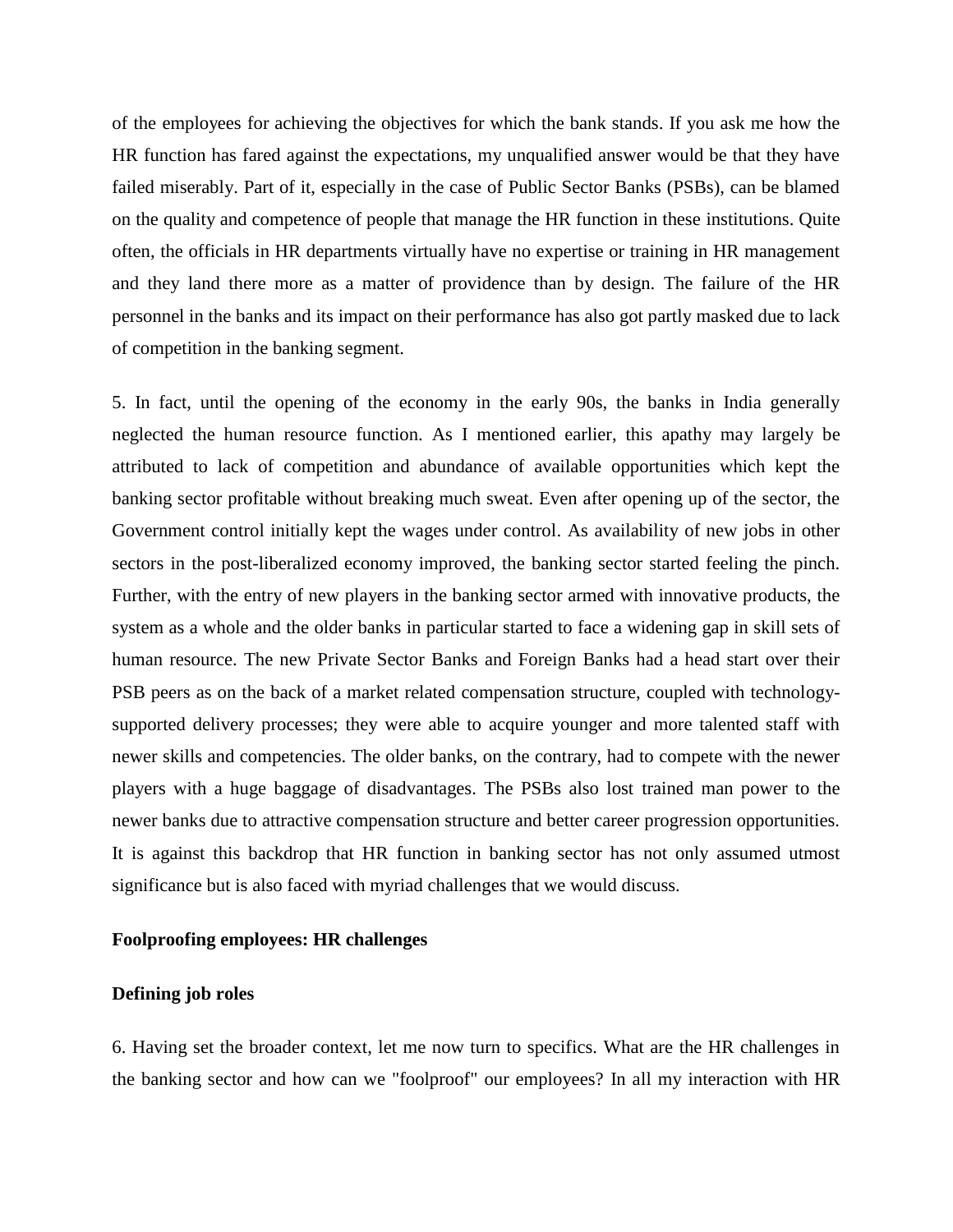professionals in banks, I am told that lack of people is the biggest challenge. Obviously, finding enough people in one of the most populous nations in the world cannot be a challenge. So, what they actually mean is that they are saddled with too many non-performers.

7. This brings me to the first step that I would suggest the banks to initiate towards making their employees "Foolproof" and I begin by asking a few fundamental questions: "Do you know how many people you need for carrying out all activities in your bank? Have you done a detailed analysis of roles and responsibilities of each individual in your respective banks? More crucially, do all desks have a job profile?" At least in the banks that I have worked I have not seen a detailed job role of each individual or a job profile of each desk. Unless you do that, I am not sure how you can be sure of the number of people that you need. Defining job role of each desk would also enable an assessment of the skill sets required to man that desk. Thus, it would also help the HR in mapping each desk function to the available manpower by imparting training to the existing staff or by recruiting appropriate people with the desirable skill sets. Also, unless you have a detailed job role for each individual how can you make a fair assessment of whether your people are performing or not? I will return to the subject of employee performance measurement in a little while. So, the first task for all of you is to define the job prolife for each desk. Believe me, the exercise could throw up some surprising outcomes as it might highlight the redundancies you have in certain job profiles.

## **Performance Measurement System**

8. Let me now come to the second area which needs a thorough overhaul in most, if not all banks - the employees' performance measurement system. Incentivizing talent with fairness and transparency is a key objective of HR managers and the goal of the promotion policy of every organization. A transparent performance management process enhances the abilities and morale of the human resource. As a part of the Top Management in all banks, wherever I have worked, I have faced a typical situation at the conclusion of every promotion exercise. Invariably, I hear from my HR department, that few people are "promotable" but not "postable" and then there are certain others who are "postable" but not getting promoted. The reason for emergence of such a situation is the faulty Performance Management System (PMS) that we have in the banks. The PMS is highly subjective or impressionistic and quite often determined by factors other than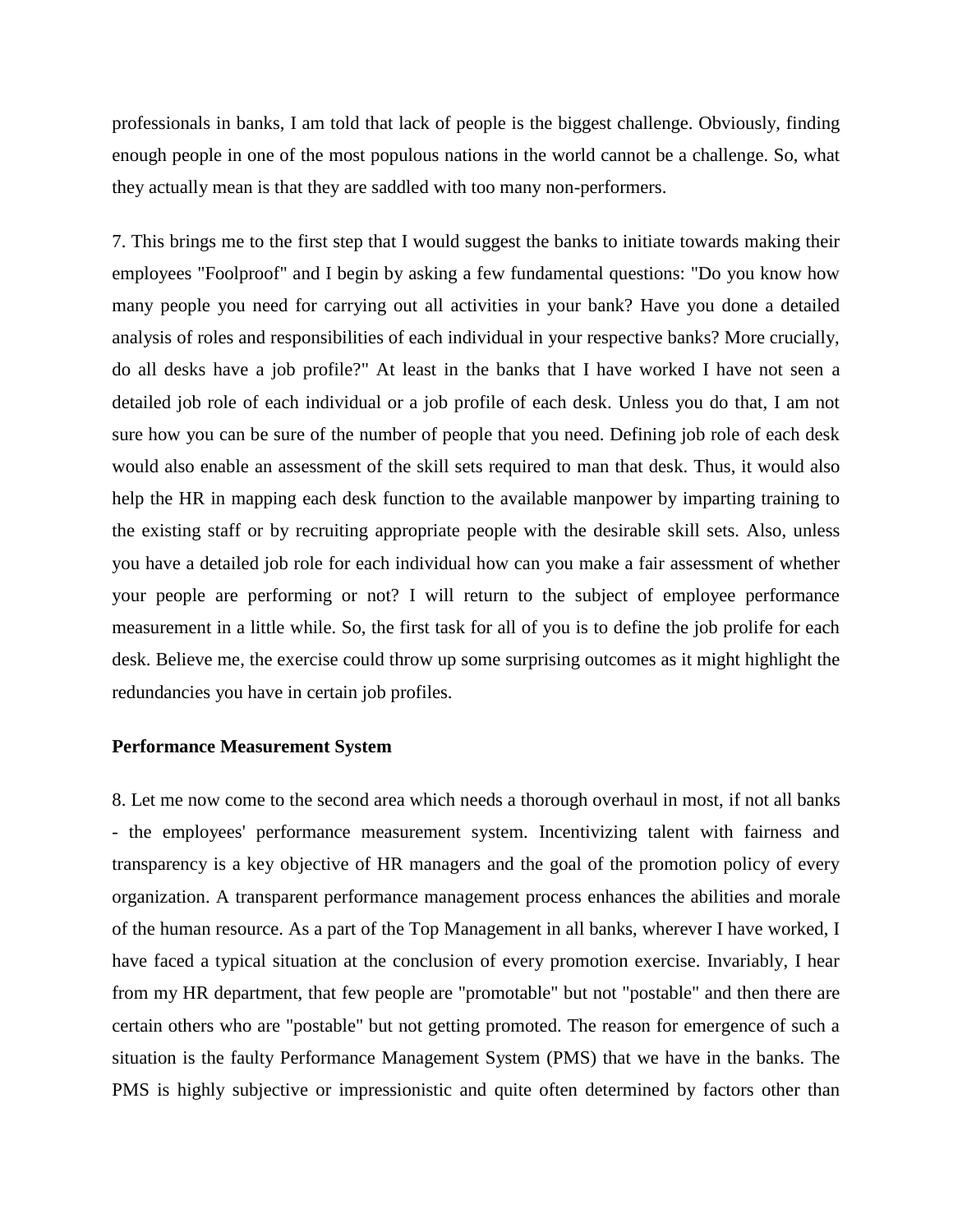actual performance at the work place. In fact, I observe that performance rating of a big majority of the employees falls in the top quartile. But the HR continues to complain about not having adequate number of good people. This dichotomy highlights the failures of the existing PMS in banks.

9. So, as I mentioned before, the way to make the PMS work, is to make it as objective an assessment as possible. We need to identify upfront the performance benchmarks for each individual and their performance and rating should follow from there. The objectivity in the PMS system would instill more discipline in the way performance is judged across banking system today and enable the banks to devise their reward and motivations schemes accordingly. A related question is how do you deal with the non-performers? I have seen banks with list of top performers but I haven't seen any bank having a list of top non-performers. There could be major potential gains from improving the performance of the top non-performers. An objective PMS will enable you to design your training and development programme based on the individual's strength and weakness. The point I am trying to make is unless you put in place an objective performance management system, you would not be able to improve people and bring in a system of accountability.

10. In the context of promotions, I have a question. Why do you need a grade/scale concept? Why people should move up vertically in the banks? Why can't they seek employment elsewhere if they need promotion and then come back to the same bank at a higher level? It is quite common in the private sector, why can't we have the same in public sector as well.

# **Training and development**

11. Let me now turn to third challenge that the banks need to overcome for Fool-proofing their employees which is training & development. In fact, training and development remains one of the most maligned aspects of HR management in banks. I have observed utter disregard in the way employees are sent for training. Neither there is an earnest attempt made to assess the utility of training for the employee nor is there any exercise to map the training needs of the individuals on the basis of their core competencies or their placement. This, again is partly on account of lack of a definitive job profile for each functional area.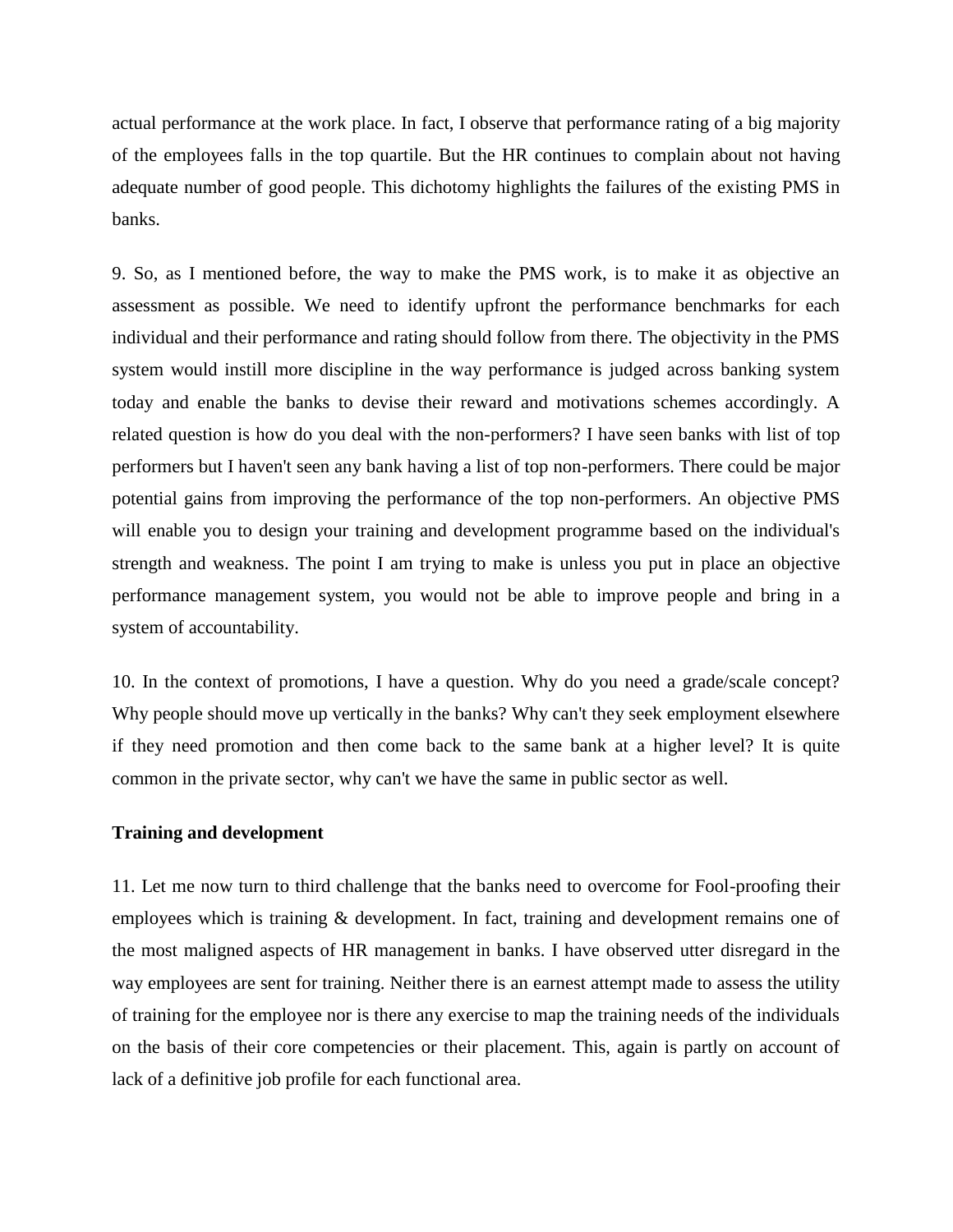12. Another important area pertaining to training is behavioral i.e. the attitude part. Behavioral training focuses on exploring the unknown and hidden potential of our human resource, which we call as human capital. With most banks now adopting modern technology, including new delivery channels; technology no longer remains a major differentiator among banks. You must remember that the key differentiator amongst the banks in the decade ahead will be the ability to harness the human capital and building a competitive advantage on the strength of their human resources. While with the implementation of Basel III, banks' return of equity is likely to go down, the same can be recouped by improving the return on their human capital by enabling the ordinary people to produce extraordinary results so as to prop up their sinking bottom lines.

13. I would also like to utilize this opportunity of interacting with the Heads of HR function in the banking sector to share my views on some of the other HR issues which would have a bearing on "Fool Proofing of the banking personnel" going forward.

#### *a) Employees compensation*

14. Finding skilled, experienced, responsible employees is a challenge for human resource departments in any industry, more so in a service-oriented industry like banking. The main task of the HR policy of banks is to create a favourable atmosphere where people get the opportunity to showcase their potential and receive adequate compensation. Inadequacy of compensation is made out as an issue in the PSBs, which encourages attrition. Let me set the record straight here. I have done comparative analysis of the staff compensation in the public sector and private sector banks and my finding is that the average compensation of the public sector bank employees is more than that of the private sector bank employees in this country. Add to that, the job security in a public sector and the scale tilts decisively in favour of the public sector. I think the challenge for the HR heads of PSBs is to percolate this message down to the lower levels. It will help in tackling the challenge of staff attrition and improve employee morale.

15. A related issue that I want to raise is why do public sector banks still conclude industry level wage settlements rather at individual bank level. Some of the banks have precarious financial conditions and if forced to give a raise at par with other banks, that would severely constrain their ability to do business going forward. Therefore, in the long term interest of the banks, it is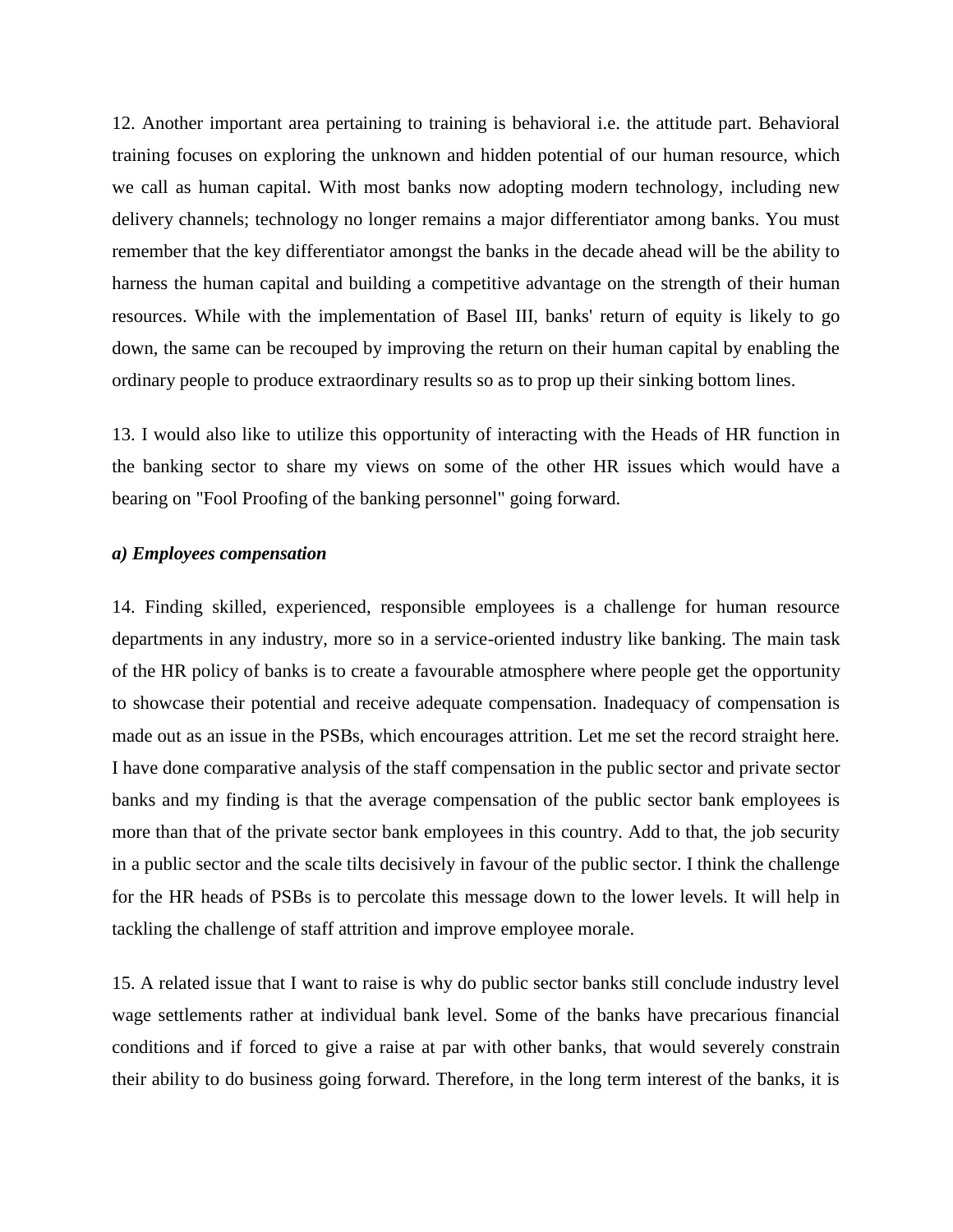necessary that each bank revises the wages of its employees as per its ability to pay. Further, why the PSBs cannot even do employee wise negotiations on salary hike as in the private sector? This would be a motivating factor for the performers.

# *b) Differential salary structure*

16. The recruitment policy of the banks should be oriented towards having a right-sized and right-skilled workforce in tune with their medium to long term business plans. For instance, in line with the national emphasis on financial inclusion and spreading banking services to unbanked remote areas, it may be necessary to bring in specialists who have knowledge of rural operations, agricultural finance, etc. and are willing to work in rural areas. In this context, I wish to raise a debatable issue. Should the PSB Boards not consider appointing employees who would be willing to serve in the rural areas at lower wages? I think it is high time the PSB banks created a differential wage structure for the employees serving in various areas. The spin off benefit of this would be in terms of increased viability of their rural business and increased financial inclusion.

#### *c) Role of the top management*

17. In a service-oriented industry like banking, the quality of human resources has to be the central plank. Unless the organizations leverage the strength of their human resource to the maximum, they would fail miserably in attaining a competitive edge in the global banking arena. This makes the role of the CMD and Board very crucial. The HR policy needs to be strategically aligned and connected with business. Given the criticality of HR issues, they need to be debated at Board level. Boards of banks need to spend quality time on formulation and deliberation of strategies involving leadership development, succession planning for critical levels and specialized areas, performance standards, compensation and rewards management, redesign of organization structure, etc. The banks need to have a policy which clearly spells out the short term and long term HR agenda. The CMDs of the banks should spearhead and champion the HR functions to reduce people's anxieties and simultaneously seek higher levels of productivity and performance. They should also frame policies which helps them manage the expectations of their staff, whether at the lower level or at the middle management level.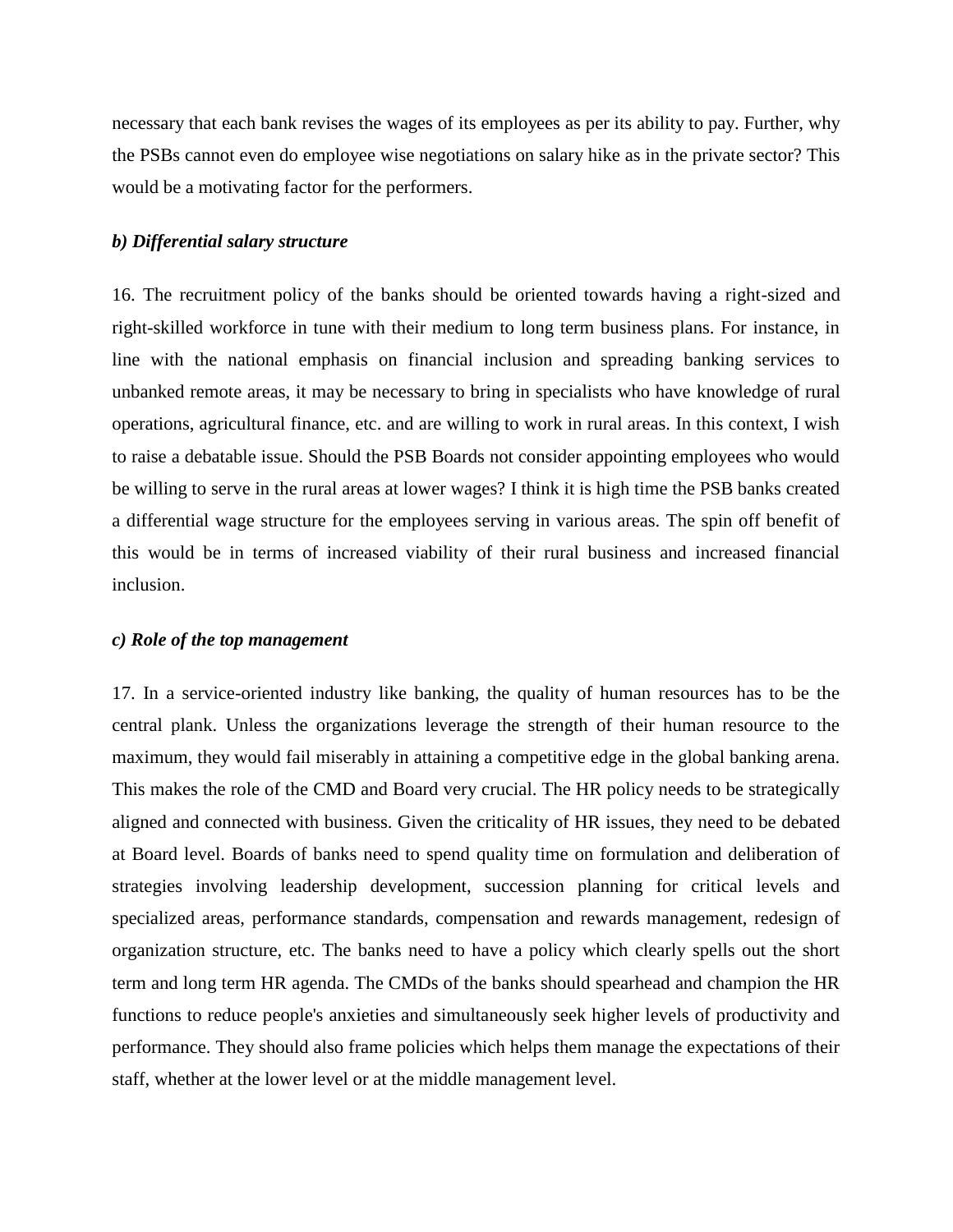# **Road ahead**

18. The current decade is already proving to be a challenging one for the HR professionals in banks, particularly for those in the public sector banks. This is because of the significant number of employees retiring during this decade. This not only poses unique challenges but also presents opportunities for HR managers across the industry. At stake is a chance to transform HR practices and create a workforce that can provide individual banks with a strategic edge in an environment that is likely to become increasingly competitive in the days ahead. The "retirement decade" provides an opportunity, especially for the PSBs, to transform their work force by hiring the right talent, right-sizing and right-skilling them and thereby bringing about a cultural transformation in the functioning of these banks. As the crop of the 70s bid good bye, the banks have moved on to a fast paced recruitment spree to welcome the gen next. The banks cannot afford to be complacent while recruiting new set of employees as their recruitment decisions today would determine the performance of their respective organizations over the coming decades. They must use more statistical tools to foresee their manpower needs over the medium to long term and prepare themselves by better planning. Sound MIS should form the basis of all manpower planning decisions including recruitment, placement, performance management, etc. The gap in knowledge and work experience between the outgoing and incoming groups is, however, significant and the impact of this transition could be potentially disruptive. This gap needs to be filled by "mentoring and coaching" the new incumbents by senior executives. The transfer of knowledge from mentor to mentee should be fast. Moreover, the mentor need not be physically present with the mentees; they can be together with the help of technology, sitting at two different places.

19. Although the banks in India have come a long way, they still have a lot of catching up to do to reach international standards. The gap in service delivery standards, innovations in products and services, corporate governance standards, creation of structured financial solutions, etc. is still quite wide. Our efficiency and productivity levels do not compare well, even with Asian standards. Our Risk Management systems also need to be strengthened to match global standards. The HR function has a very significant part to play if our banks have to improve on these measures and reach global standards.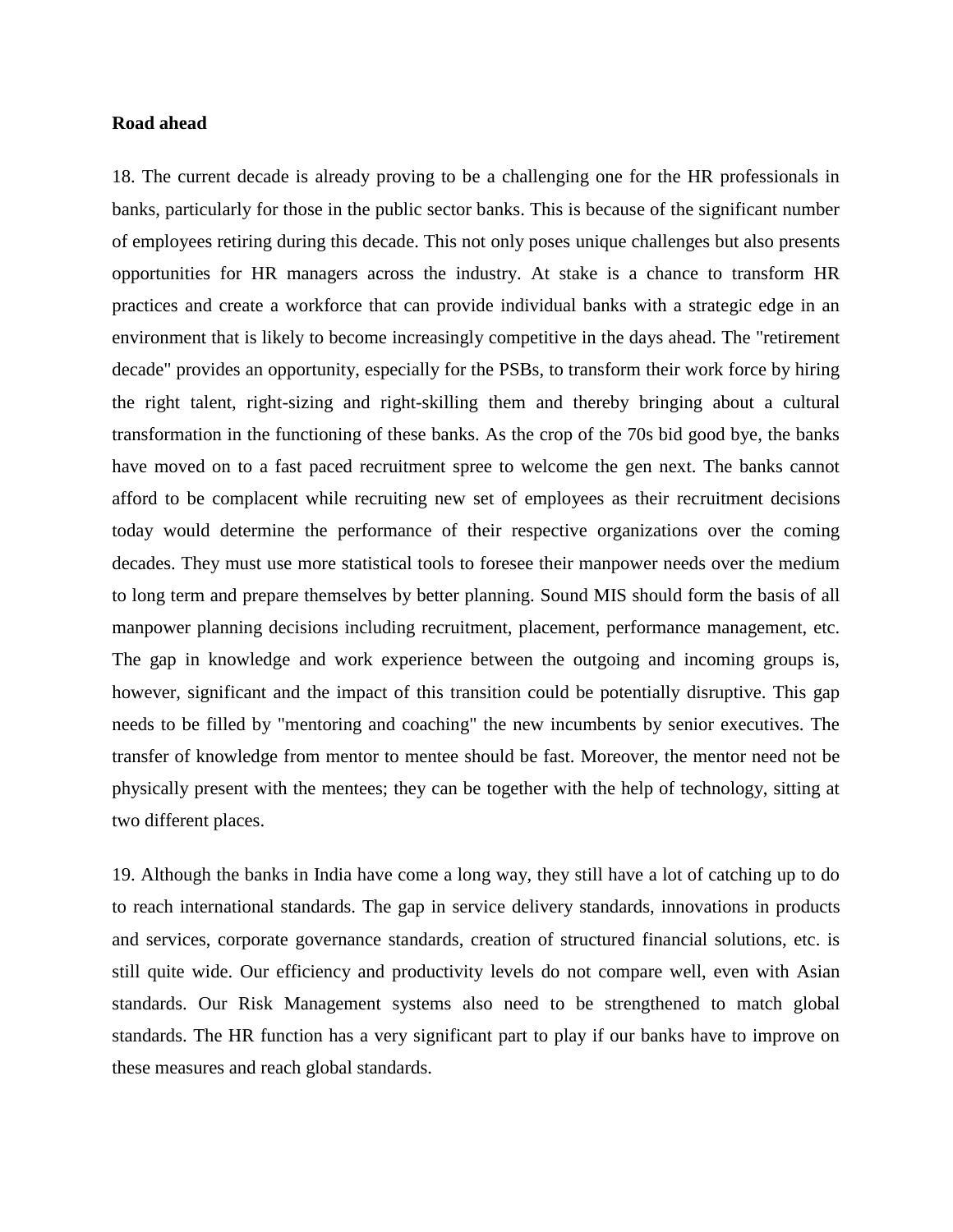20. We all know that banking in the future is going to be quite different from what we have seen and experienced in the past. Hence, we must be willing to shed the methods, structures, policies and technologies that succeeded in the past while retaining the useful elements. Most importantly, our employees' must get away from yesterday's mindsets and you as the HR chiefs; have a very critical role in ensuring this transition. Technology is also compelling us to reinvent ourselves, our methods and our way of doing business. As Peter Drucker, the American Management Consultant has said "we're in one of those great historical periods that occur every 200 to 300 years when people don't understand the world anymore, when the past is not sufficient to explain the future".

## **Conclusion**

21. Going forward, the human resources function in banks would be a key differentiating factor. HR can be a powerful asset or a debilitating liability depending upon how well it is harnessed. It is one of the most important challenges, rather a risk, which needs to be appropriately managed. For the bank employees to be "Foolproof", the HR personnel would have to review their existing policies and practices and reorient them, wherever necessary.

22. My purpose in putting forth the future challenges facing the banking sector is to enable you to ideate and deliberate on them during the course of the Conference and come out with actionable ideas for reforming the HR in your respective banks. I would like to stress that the "People" factor will be at the centre stage and play a critical role in the transformation of the Indian Banking sector. We need to improve their skill set, mould their mindsets towards providing customer service and convert our human capital into high value factors of production. As future is always difficult to predict, we need not be too disheartened even if employees are not fully "Future-Proof", but we must at least ensure that our employees develop a sense of empathy for the customers and do their best to serve the objectives towards which their banks are committed. Importantly, the inherent unpredictability in the business environment makes it imperative for HR processes to be flexible and to imbibe this flexibility and adaptability in the organization's ethos. As heads of HR in your respective banks, it is your duty to optimally harness the potential of your human resources both in the present and in the future. As Thomas Edison said "there is always a better way". We cannot be complacent even with our employees